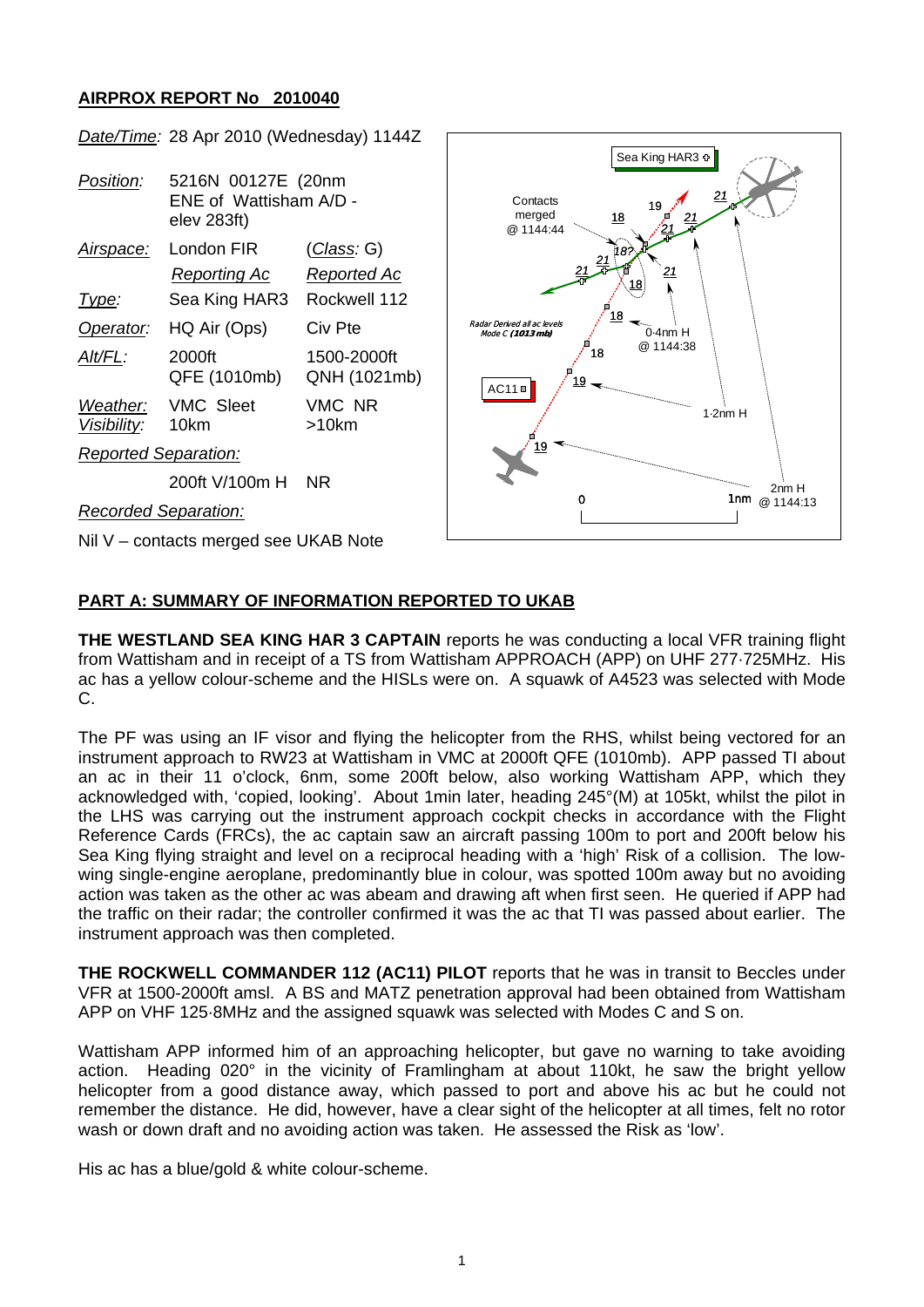**THE WATTISHAM APPROACH RADAR CONTROLLER (APR)** reports that the Sea King was recovering to Wattisham for an ILS approach on UHF 277·725MHz. The ac was identified and placed under TS at 2000ft Wattisham QFE (1010mb). The AC11 was transiting to Beccles under BS at 2000ft Wattisham QNH (1020mb) on VHF 125·8MHz. The trainee Approach controller accurately called the AC11 to the Sea King crew as - 'traffic L 11 o'clock, 6 miles, northbound, a Commander with me at 2000ft Wattisham QNH', to which the Sea King replied, 'looking'. The trainee then became involved in a radar handover to London Military. As soon as this handover was completed the trainee advised the AC11 pilot about the, 'Sea King traffic on his nose approx half a mile 300ft above'. The AC11 pilot reported that he was just passing that traffic with it in sight; the Sea King pilot then advised that traffic had passed about 100ft below, some 300ft away down his port side and asked if anything was shown on radar. The trainee controller advised that it was the traffic that had been called to him earlier - the AC11. After he had landed the Sea King pilot advised he was filing an Airprox; no Airprox report was made on RT by the AC11 pilot. The APR estimated the minimum separation to be ¼nm horizontally and 200ft vertically.

**ATSI** reports that the Wattisham Approach Radar position was being operated by a mentor and trainee, using both UHF and VHF frequencies. All the RT transmissions by the controllers were made on both frequencies. However, the RT recording confirms that any transmissions from the pilots were only made on the respective frequencies; i.e. the Sea King on UHF and the AC11 on VHF. Consequently, the ATC transmissions were received by both pilots but they would not have been able to hear the calls made by the other pilot.

The AC11 pilot established communication with Wattisham APP at 1133, requesting a BS, *"A-C 11 out of Earls Colne inbound to Beccles presently just coming up abeam the Orwell ????? re-checking the 0-6-0 I'm level at 2 thousand feet on 1-0-2-0 four souls on board and request a Basic Service"*. The controller confirmed the provision of a BS and issued the Wattisham QNH (1021mb).

The Sea King crew returning from a local VFR flight contacted Wattisham APP at 1138 to, *"request..radar pick up for an I-L-S before our crew drop off…"*. The helicopter was identified, placed under a TS, with the proviso that the crew were responsible for their own terrain clearance and instructed to climb to 2000ft Wattisham QFE (1010mb) [about 2330ft QNH (1021mb)]. The height and ATS were read back correctly by the Sea King pilot and shortly afterwards he reported reaching a height of 2000ft, heading 235°. About 2min later, at 1142:45, TI was issued to the Sea King crew, *"traffic left 11 o'clock 6 miles crossing left right indicating..2 hundred feet below your level is a..Commander 11 with me at 2 Thousand feet on the Regional on the Wattisham QNH 1-0-2-1"*. The pilot responded *"copy looking"* at 1143:00.

The trainee controller then became busy dealing with an ac routeing out to the NW of Wattisham on the VHF frequency, which involved carrying out a handover to London Military. As soon as the radar handover was completed, the pilot of the AC11 was warned, at 1144:39, *"Sea King traffic on your nose about half a mile..indicating 3 hundred feet above your level"*. The pilot replied, *"Yeah seen him he's just gone past sir"*.

[UKAB Note (1): Just after 1145:00, the Sea King crew enquired on UHF, "[C/S] *we had a..puddle jumper white aircraft pass us about..1 hundred feet below about 3 hundred feet down our port side..did you have any [radar] return on him?".* The APR replied "[Sea King C/S] *affirm that was the traffic called about a minute ago".*]

At 1144:38, the radar recording shows the 2 ac on conflicting tracks, 0·4nm apart. The AC11, indicating 1800ft Mode C, is 300ft below the Sea King, which is maintaining 2100ft Mode C. The next frame at 1144:44, shows that the Sea King has descended to the same level as the AC11, 1800ft (1013mb) [about 2040ft QNH (1021mb)] and the radar contacts of the two ac have merged. At 1144:50, the Sea King indicates 2100ft (1013mb) [2340ft QNH], with the AC11 in its 6 o'clock, at 0·3nm, 300ft below it.

[UKAB Note (2): The validity of the Sea King's Mode C indication, based on the foregoing Debden Radar data, when the contacts merged at 1144:44 is questionable. Once level, the helicopter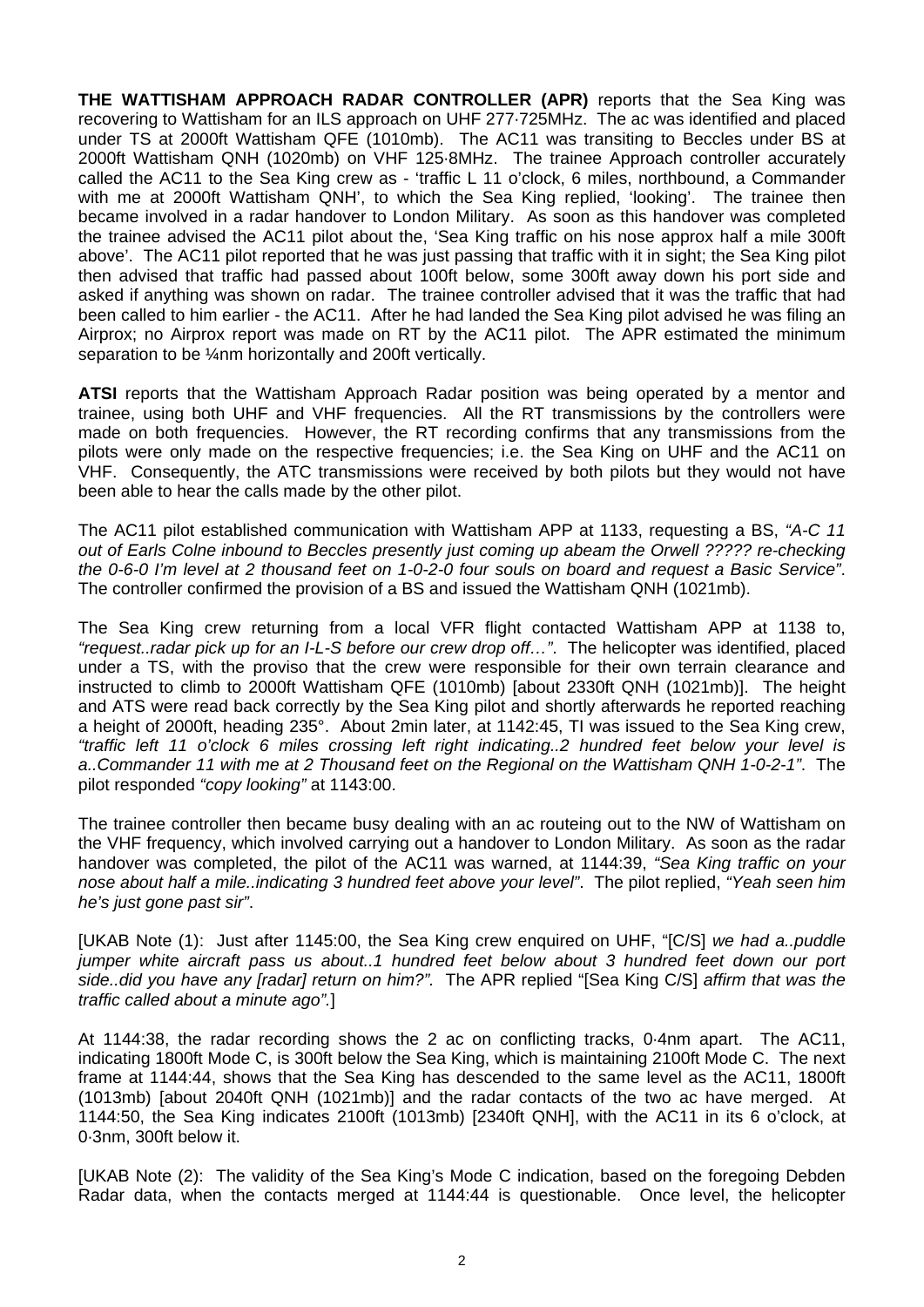consistently maintains 2100ft Mode C, from 4min before the Airprox until the end of the available data, with the exception of two returns – one being at the CPA and the other well after the event. The Sea King pilot's report does not mention any descent nor was any avoiding action taken in the time available. Moreover, he states that the AC11 passed abeam some 200ft below his helicopter. The Debden Radar gives consistently 'valid' data throughout that is replicated by the Cromer Radar recordings, but analysis of the Stansted 10cm Radar recording shows that the Mode C return for 1144:46, was an invalid indication (---). Notwithstanding the tolerances applicable to verified Mode C, it is feasible, therefore, that the Sea King maintained 2100ft (1013mb) and that the close proximity (<200yd) of the two ac has resulted in a spurious Mode C indication being displayed – the SSR processor possibly taking the more reliable altitude data from the enhanced capability Mode S equipped AC11 and relating it, incorrectly, to both ac.]

The MATS Part 1, Section 1, Chapter 11, Paragraph 4, defines a Traffic Service:

'A Traffic Service is a surveillance based ATS, where in addition to the provisions of a Basic Service, the controller provides specific surveillance derived traffic information to assist the pilot in avoiding other traffic. Controllers may provide headings and/or levels for the purposes of positioning and/or sequencing; however, the controller is not required to achieve deconfliction minima, and the avoidance of other traffic is ultimately the pilot's responsibility. The controller shall pass traffic information on relevant traffic, and shall update the traffic information if it continues to constitute a definite hazard, or if requested by the pilot. However, high controller workload and RTF loading may reduce the ability of the controller to pass traffic information, and the timeliness of such information'.

## A Basic Service is:

'…..an ATS provided for the purpose of giving advice and information useful for the safe and efficient conduct of flights. Basic Service relies on the pilot avoiding other traffic, unaided by controllers. It is essential that a pilot receiving this service remains alert to the fact that, unlike a Traffic Service and a Deconfliction Service, the provider of a Basic Service is not required to monitor the flight. Pilots should not expect any form of traffic information from a controller, as there is no such obligation placed on the controller under a Basic Service outside an ATZ, and the pilot remains responsible for collision avoidance at all times. A controller with access to surveillance derived information shall avoid the routine provision of traffic information on specific aircraft, and a pilot who considers that he requires such a regular flow of specific traffic information shall request a Traffic Service. However, if a controller considers that a definite risk of collision exists, a **warning** may be issued to the pilot'.

Timely TI was issued to the Sea King crew about the AC11. Ideally, the information could have been updated as both ac approached each other. However, the controller was occupied handing over another ac and up to the last moment they were 300ft apart vertically. Although there was no requirement under a Basic Service to pass TI to the AC11 pilot, a warning was issued by the controller about the Sea King, albeit at a late stage.

**HQ AIR (OPS)** comments that once informed about the conflicting traffic the Sea King crew appears to not have assimilated the implications and had then become focused on internal cockpit husbandry. Fortunately the AC11 pilot was visual throughout and passed the Sea King by what he considered a safe margin; a wider berth would have been more comfortable and, arguably, demonstrated better airmanship.

# **PART B: SUMMARY OF THE BOARD'S DISCUSSIONS**

Information available included reports from the pilots of both ac, transcripts of the relevant RT frequency, radar video recordings, a report from the air traffic controller involved and reports from the appropriate ATC and operating authorities.